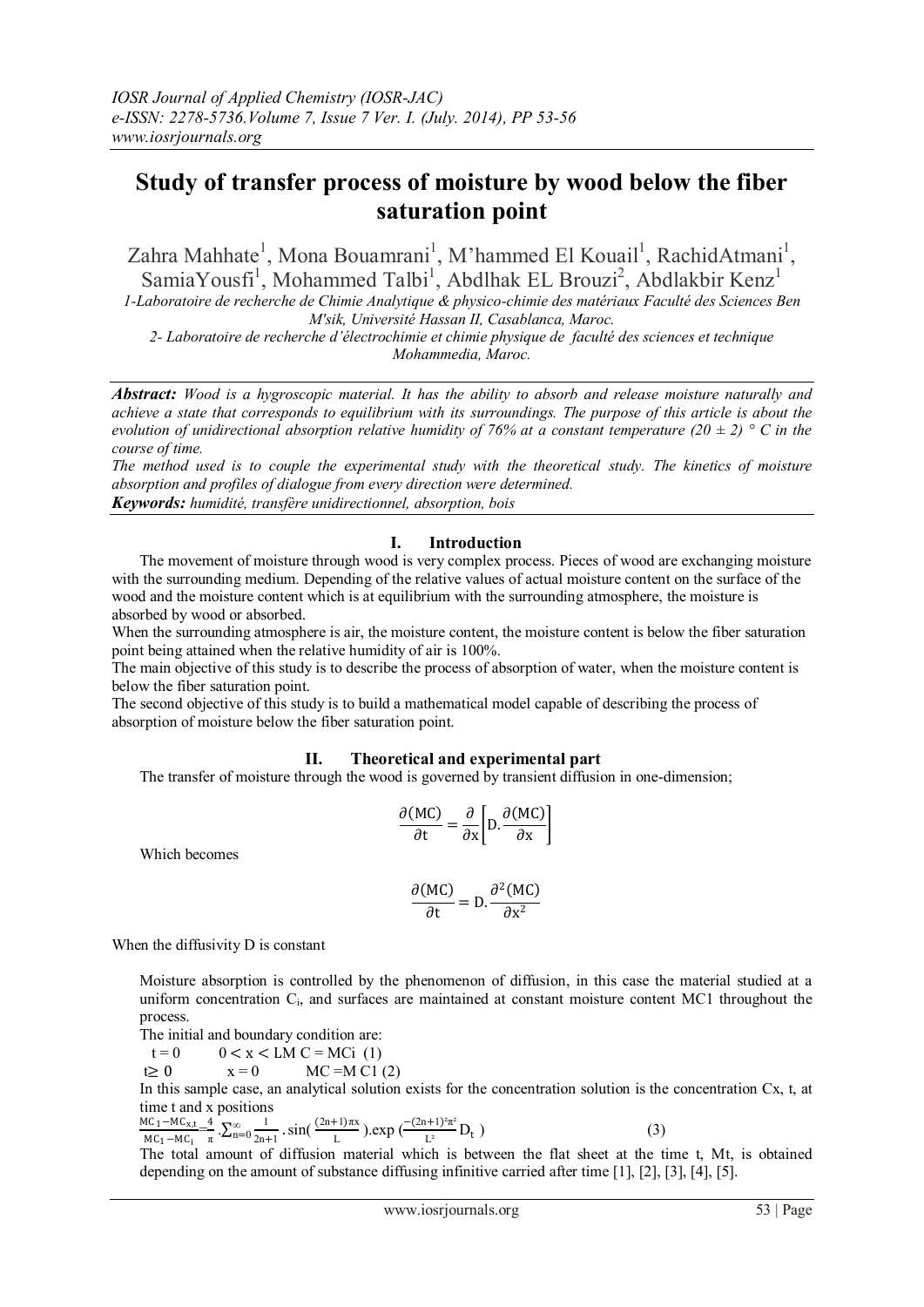M∞−Mt  $\frac{m_{\infty}-M_{t}}{M_{\infty}} = \frac{8}{\pi^{2}}$  $\frac{8}{\pi^2}\sum_{n=0}^{\infty}\frac{1}{(2n+1)^n}$  $(2n+1)^2$  $\sum_{n=0}^{\infty} \frac{1}{(2n+1)^2}$ . exp $\left( \frac{-(2n+1)^2 \pi^2}{1^2} \right)$  $\frac{L^{2}}{L^{2}}D_{t}^{(4)}$ For small time, when  $M_t/M_\infty$  is small enough, the equation reduces to the well known equation: Mt  $\frac{M_t}{M_\infty} = \frac{4}{L}$  $\frac{4}{L}\left(\frac{D_t}{\pi}\right)$  $\frac{D_{\rm t}}{\pi}$  0.5 (5) For longer periods, when  $M_t/M_\infty$  is sufficiently large, the equation (4) is reduced to the first term with  $n = 0$  $M_{\infty}$ − $M_t$  $\frac{m}{M_{\infty}} = \frac{8}{\pi^2}$  $\frac{8}{\pi^2}$  exp[ $\frac{\pi^2 D_t}{L^2}$ L 2  $(6)$ 

# **A-experimental procedure:**

#### **Materials**

Three samples of Moroccan origin Epicia are used in the study.

## Wood samples

Various samples of wood are used in this study. They are cut such a way that their three axes are the same are the three principal axes of diffusion.

Sample 1 size:  $(L = 1.964cm3, R = 1.957cm3, T = 6.126cm3)$ Sample 2: (L = 2.056cm3, R = 2.056cm3, T = 6.029cm3) Sample 3:  $(L = 2.043cm3, R = 2.043cm3, T = 6.112cm3)$ 

-A balance (sensitivity  $10^{-3}$ g) to follow the evolution of the mass of the sample over time with weight gain in successive intervals of time, the balance is equipped with a frame with all its faces closed to avoid disturbance measures caused air movement in the laboratory.

-An oven for drying the sample at 102 ° C and having the measurement of the sample in the anhydrous state.

-Dryer

-Crystallizer glass placed in the dryer

-Thermometer

## **B-Experiments:**

Sample preparation does not require deep pockets. Indeed, the samples were cut in the longitudinal and radial directions tangential timber.

Distribute the solution with excess salt (NaCl, 76% RH) in the crystallizer that is arranged in the desiccators. The solution may be put directly into the bottom of the dryer to a height of a few centimeters in order to have a maximum evaporation surface.

The weight change of the sample is measured at well determined intervals.

## **III. Results and Discussion**

Three types of results are interest in this paper:

-The determination of parameters such as the main and the diffusivities moisture content equilibrium.

- The validity of the numerical analysis and the model is tested by comparing the absorption kinetics

obtained from experiments and calculations.

- Determination of concentration profiles.

## **Measurement parameters:**

Transfer to a dimension along a main direction of diffusion and the four sides are protected by a waterproof film. Each main diffusivity is calculated from the straight line obtained by plotting the quantity (Mt) of the moisture carried by the corresponding axis in function of the square root of time, diffusivity is readily calculated when the moisture content in the balance (M∞). With:

When:  
Where L is the thickness of the sheet.  

$$
\frac{M_t}{M_{\infty}} = \frac{4}{L} \left( \frac{D_t}{\Pi} \right)^{0.5}
$$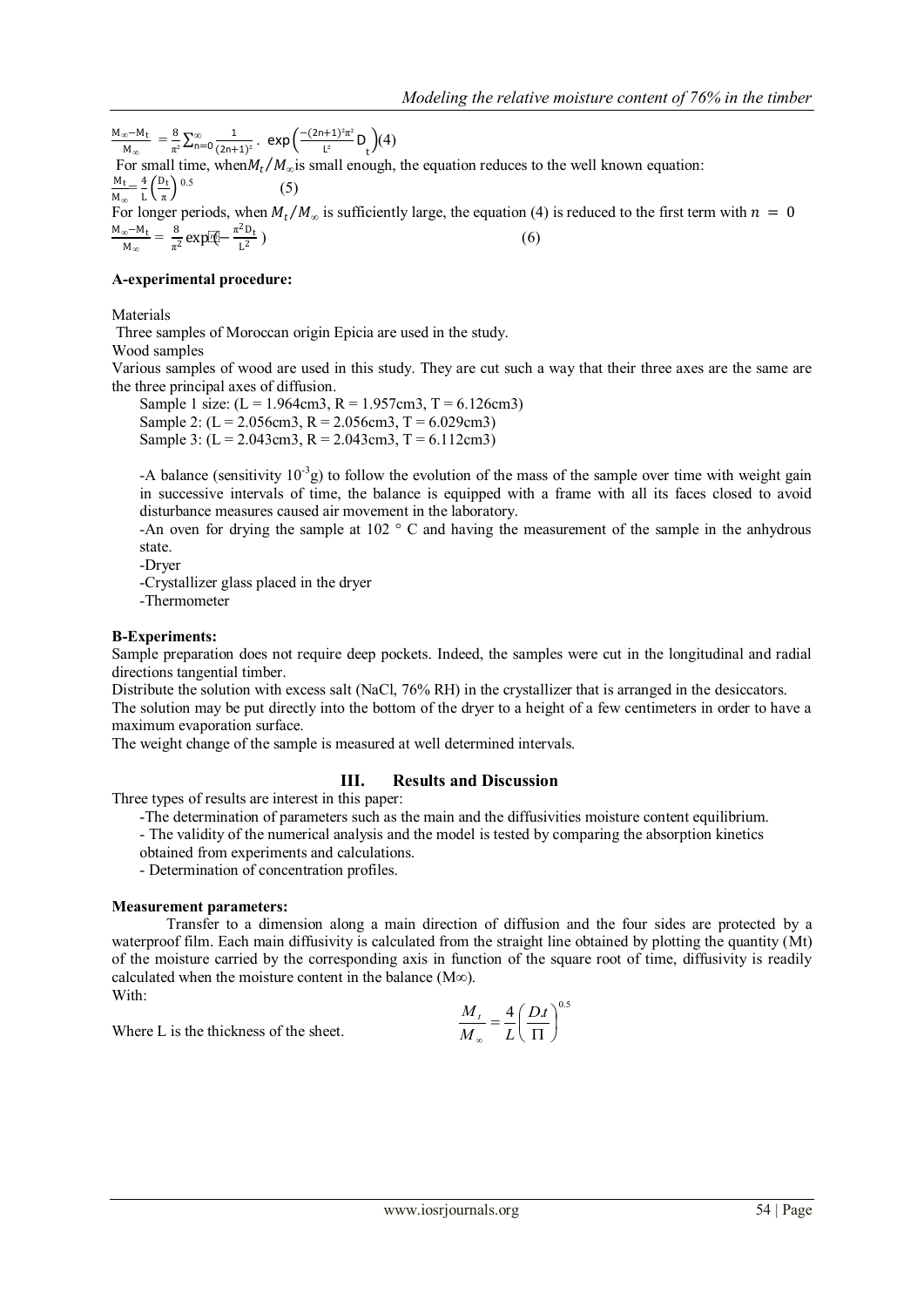

## **Table 1: Parameter Values**

| main axis         | diffusivity $\text{(cm}^2\text{/s)}$ |
|-------------------|--------------------------------------|
| Longitudinal      | $1.97.10^{-5}$                       |
| Radial            | $1.49 \cdot 10^{-6}$                 |
| <b>Tangentiel</b> | $1,53.10^{-6}$                       |

The following results are obtained by calculations on scientific software: